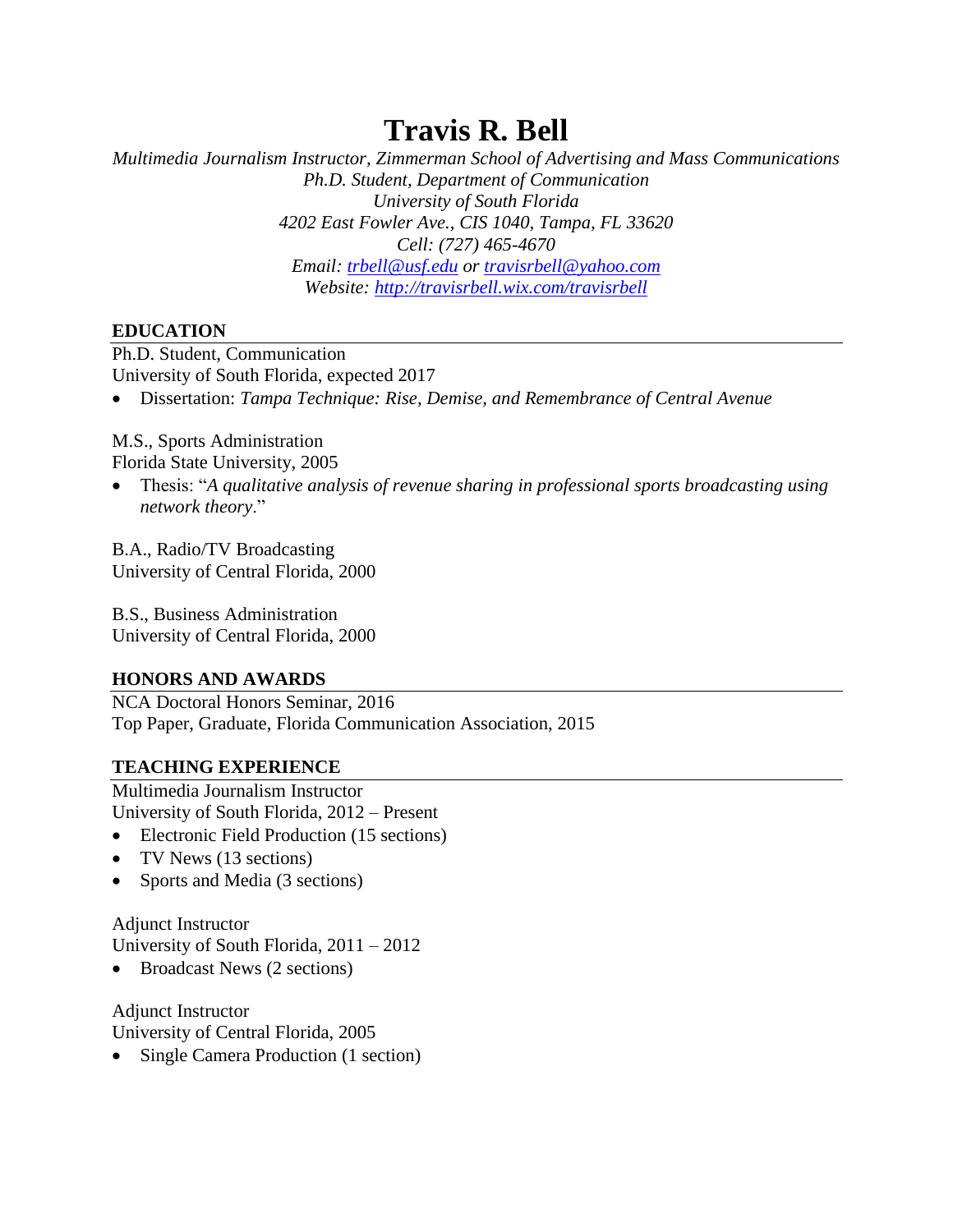#### **PUBLICATIONS**

#### **Journal Publications, Peer-Reviewed**

**Bell, T.R**., Morales, A., & Robb, J. (contracted). Technological revolution: How computermediated data and constructed space effect fantasy football research, participation, and consumption. *Reconstruction 17.2: Fantasy Sports*.

**Bell, T.R.**, & Sanderson, J. (in review). A hit on American football: A case study of bottom-up framing through op-ed reader comments. *International Journal of Sport Communication*.

**Bell, T.R.** (in review). Byron Cowart and communities of practice: A media analysis of deference and demeanor on National Signing Day. *Journal of Sports Media*.

**Bell, T.R.** (in review). Visually engaged ethnography: Constructing knowledge and critical consciousness. *Journal of Media Practice*.

#### **Book Chapters, Peer-Reviewed**

**Bell, T.R.**, & Applequist, J. (contracted). "Strong is Beautiful": A textual analysis of hypersexualization present in the WTA's global ad campaign. In S. Wagg, C. Osborne, & R.J. Lake (Eds.), *The Routledge Handbook of Tennis: History, Culture, and Politics*. New York: Routledge.

**Bell, T.R.** (in press). As if beaches and theme parks weren't enough: Mediated social construction of craft beer tourism in Tampa Bay. In C. Kline, S.L. Slocum, & C.T. Cavaliere (Eds.), *Beers, Ciders, & Spirits: Craft Beverages and Tourism in the U.S.* Basingstoke, UK: Palgrave Macmillan.

**Bell, T.R.** (in press). *Playmakers*: A predictive and provocative foreshadowing of the National Football League. In P. Bronstein & C. Stabile (Eds.), *Media Fails: What Flops, Fiascos, and Bungles Tell Us about Media History*.

**Bell, T.R.** (in press). What's in a name? Cultural heritage and identity in Tampa Bay craft breweries. In A. Tyma (Ed.), *Beer, Culture, and Theory*. Lanham, MD: Lexington Books.

## **Encyclopedia Entries**

**Bell, T.R.** (contracted). College sports. (2,000 words) In R. Lawson (Ed.), *Race and Ethnicity in the United States: From Pre-contact to the Present* (Vol. 4). ABC-Clio.

**Bell, T.R.** (contracted). Professional sports. (2,000 words) In R. Lawson (Ed.), *Race and Ethnicity in the United States: From Pre-contact to the Present (Vol. 4). ABC-Clio.* 

**Bell, T.R.** (contracted). Robert Saunders and the "Tampa Technique." (1,000 words) In R. Lawson (Ed.), *Race and Ethnicity in the United States: From Pre-contact to the Present* (Vol. 4). ABC-Clio.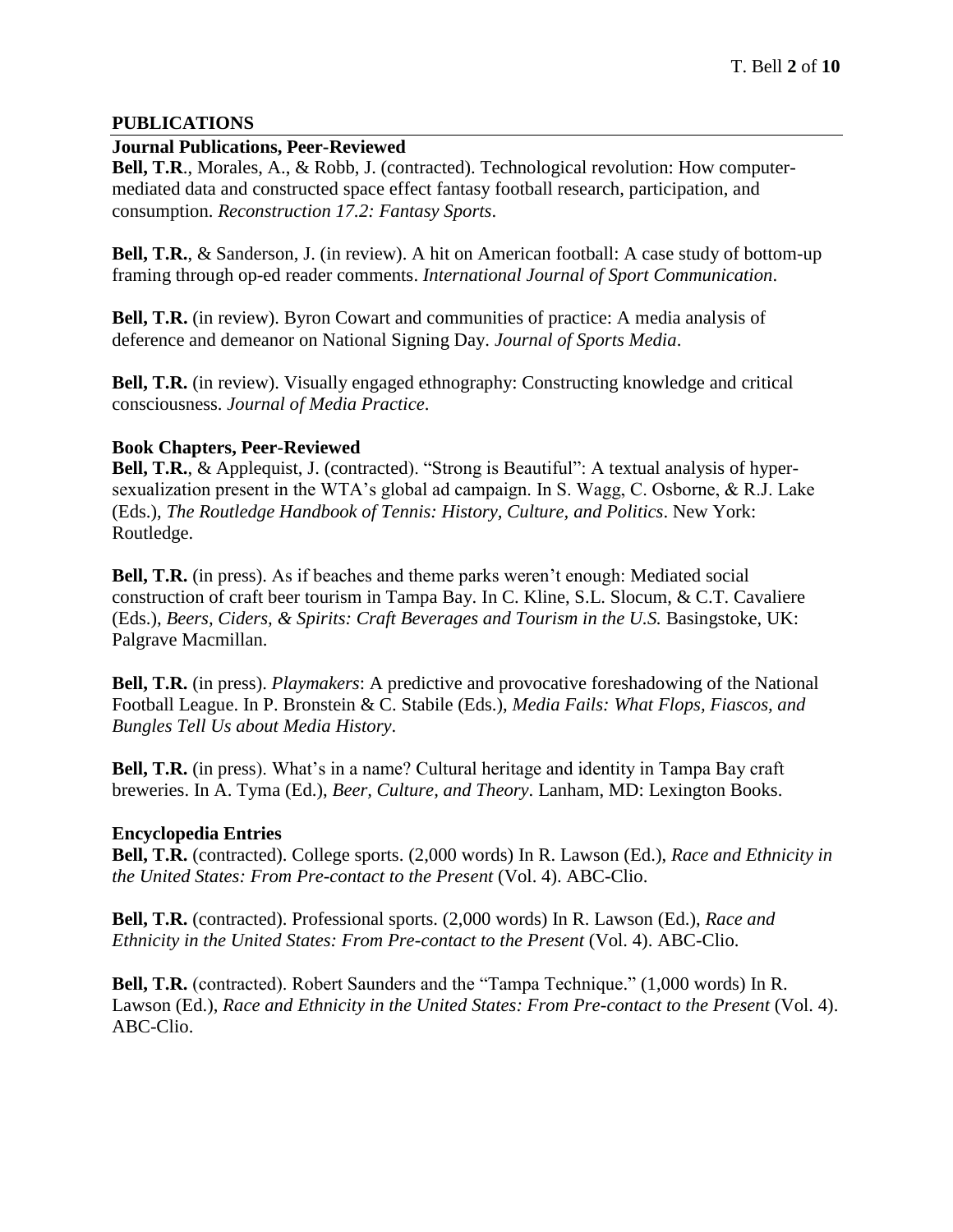**Bell, T.R.** (2015). Sports networks. (1,400 words) In F.F. Wherry & J.B. Schor (Eds.), *The SAGE Encyclopedia of Economics and Society* (Vols. 1-4) (1515-1518). Thousand Oaks, CA: SAGE Publishing.

#### **Reviews**

**Bell, T.R.** (in press). Museum Review of Ted Williams Museum and Hitters Hall of Fame in *Journal of Sport History*.

**Bell, T.R.** (2016). Book review: ESPN: The making of a sports media empire. [Review of the book *ESPN: The Making of Sports Media Empire*, by T. Vogan]. *International Review for the Sociology of Sport*, *51*(5), 634-636. doi:10.1177/1012690216653759

#### **GRANTS**

PI: **T.R. Bell** (submitted, not accepted) Title: Tampa Technique: Rise, Demise, and Remembrance of Central Avenue Agency: Florida Humanities Council Project Dates: 7/1/2016 – 6/30/2017 Amount Requested: \$4,953.29

PIs: J. Collins, **T. Bell**, T. Dixon, P. Rosen, A. Feldman (submitted, not accepted) Title: Polar (NSF 15-114) collaborative research: Linking Greenland's mass loss and Florida's rising sea level for advancing STEM and informal learning Agency: NSF Project Dates: 8/1/2016 – 7/31/2020 Amount Requested: \$1,054,966

#### **SCHOLARLY PRESENTATIONS**

#### **2016**

**Bell, T.R.**, & Applequist, J. *Concussion*, Omalu, and the NFL: A quantitative analysis of a media template. (November, 2016). National Communication Association. Philadelphia, PA.

**Bell, T.R.** Visually engaged ethnography: Construction knowledge and consciousness. (November, 2016). National Communication Association (Scholar-to-Scholar). Philadelphia, PA.

**Bell, T.R.**, & Coche, R. Post-apartheid Olympic hero: Media construction of South African Josia Thugwane. (November, 2016). The North American Society for the Sociology of Sport. Tampa, FL.

**Bell, T.R.** Fantasy journalism: How technical creation of information simulates football reality. (November, 2016). The North American Society for the Sociology of Sport. Tampa, FL.

**Bell, T.R.** Who was Martin Chambers? Examining media depiction of a black teenager's death in 1967. (October, 2016). American Journalism Historians Association (Research-in-Progress). St. Petersburg, FL.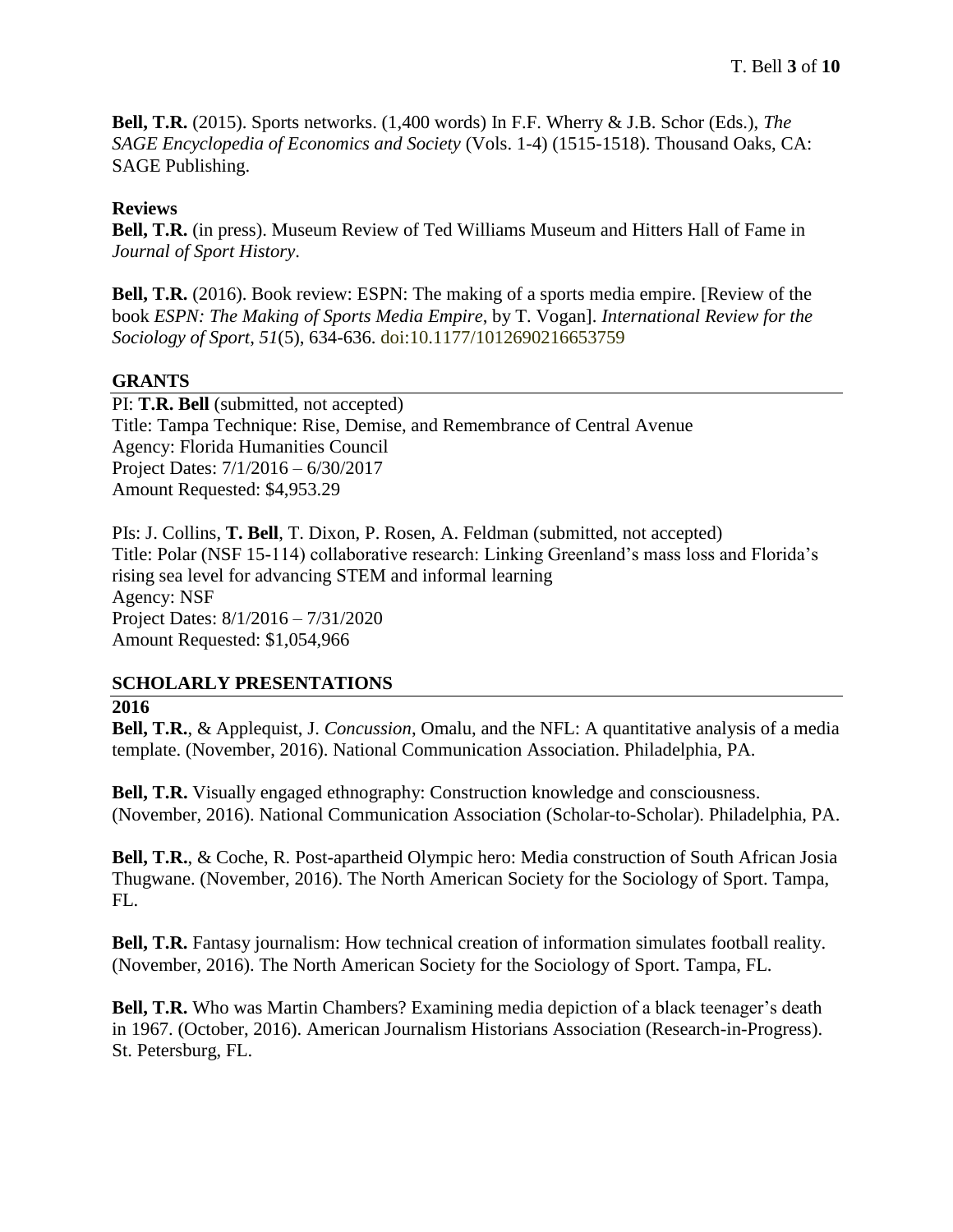**Bell, T.R.**, & Sanderson, J. A hit on American football: Bottom-up framing in op-ed reader comments. (August, 2016). Association for Education in Journalism and Mass Communication. Minneapolis, MN.

Coche, R., & **Bell, T.R.** High power kick: Framing of the USWNT 2015 World Cup victory on American front pages. (August, 2016). Association for Education in Journalism and Mass Communication (Scholar-to-Scholar). Minneapolis, MN.

**Bell, T.R.** What's in a name? Cultural heritage and naming praxis in Tampa Bay craft breweries. (March, 2016). 8th Annual Graduate Student Research Symposium (Poster Presentation), Tampa, FL.

Coche, R., & **Bell, T.R.** Is being on top of the world enough to be on the front page? Analysis of American newspapers the day after the World Cup soccer victory. (March, 2016). International Association for Communication and Sport. Grand Rapids, MI.

**Bell, T.R.** & Coche, R. How and why (forgotten) Olympic heroes are remembered? A case study of Josia Thugwane. (February, 2016). Sports Media Consortium, Atlanta, GA.

# **2015**

**Bell, T.R.** "Framed: A qualitative analysis of ESPN's coverage of the College Football Playoff." (Top Paper, October, 2015). The Florida Communication Association Convention, Orlando, FL.

**Bell, T.R.** "Creativity, social media, and college football recruiting: The innovative mix of business and journalism." (October 2015). The Ohio Communication Association Annual Conference. Dayton, OH.

**Bell, T.R.** "*Trading Places*: A my story of white innocence." (October, 2015). The 2015 Midwest Popular Culture Association / American Culture Association Conference. Cincinnati, OH.

**Bell, T.R.** "Communities of practice, National Signing Day, and Byron Cowart: A qualitative analysis of deference and demeanor." (August, 2015). Annual Meeting of the Society for the Study of Symbolic Interaction. Chicago, IL.

**Bell, T.R.** "Documentary, high school football, and race: An intersection of symbolic interactionism." (August, 2015). Annual Meeting of the Society for the Study of Symbolic Interaction. Chicago, IL.

**Bell, T.R.** "Translating community social change to academia through visual representation." (March, 2015). Winter Meeting of the Society for the Study of Symbolic Interaction. St. Petersburg, FL.

#### **Chair/Discussant/Organizer 2016**

Session Organizer. "Technological revolution: Effects on fantasy football research,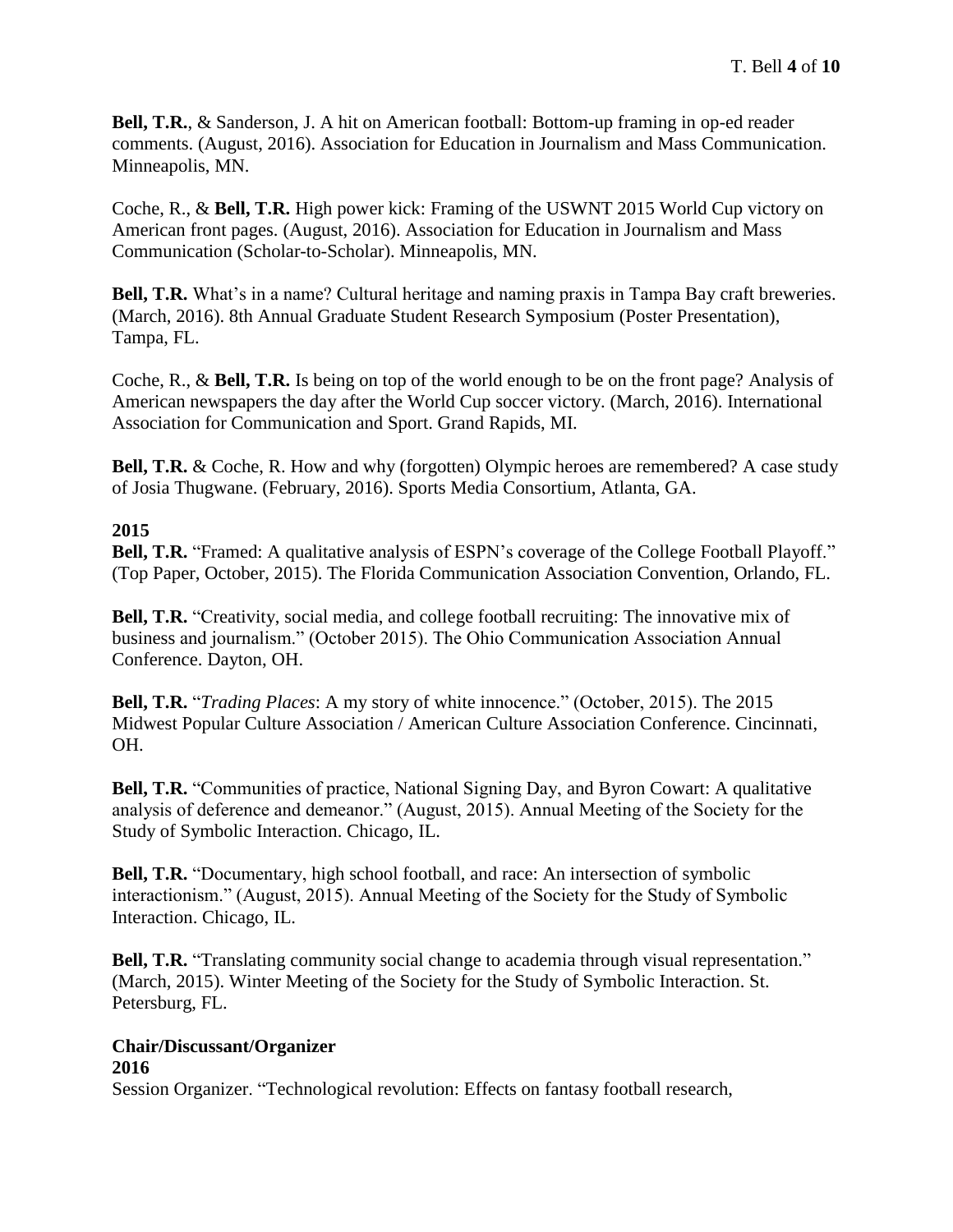participation, and consumption." (November, 2016). North American Society for the Sociology of Sport Annual Conference, Tampa, FL.

## **2015**

Chair/Panelist. "Interrogating whiteness through mediated personal narrative." (October, 2015). Florida Communication Association Annual Conference, Orlando, FL.

Chair/Panelist. "The mediated self: Athletes as journalists and brands through social media." (October, 2015). The 2015 Midwest Popular Culture Association / American Culture Association conference. Cincinnati, OH.

Chair, Electronic News Division. (March, 2015). AEJMC Southeast Colloquium, Knoxville, TN.

Discussant, Magazine Division. (March, 2015). AEJMC Southeast Colloquium, Knoxville, TN.

## **2014**

Chair, Electronic News Division. (March, 2014). AEJMC Southeast Colloquium, Gainesville, FL.

# **2013**

Moderator, Electronic News Division. (February, 2013). AEJMC Southeast Colloquium, Tampa, FL.

# **Invited Presentations**

Bell, T.R. "Commodification of the High School Athlete." (April 2015). Social Problems undergraduate course, Department of Sociology, University of South Florida.

Bell, T.R. "Visual Storytelling." (April, 2014). Florida Scholastic Press Association, Orlando, FL.

Bell, T.R. (April, 2013). "CopyRIGHTS and Other Legal Issues." Florida Scholastic Press Association, Orlando, FL.

Bell, T.R. (November, 2012). "Crisis Communication in Sport." Communication Skills graduate course, Sports and Entertainment Management Program, University of South Florida.

# **Documentary Productions**

*Tampa Technique: Rise, Demise, and Remembrance of Central Avenue*

- Pre-production in 2016
- Expected completion in 2017

## *Team Tampa*

- Editing in 2016
- Directed and Produced in 2015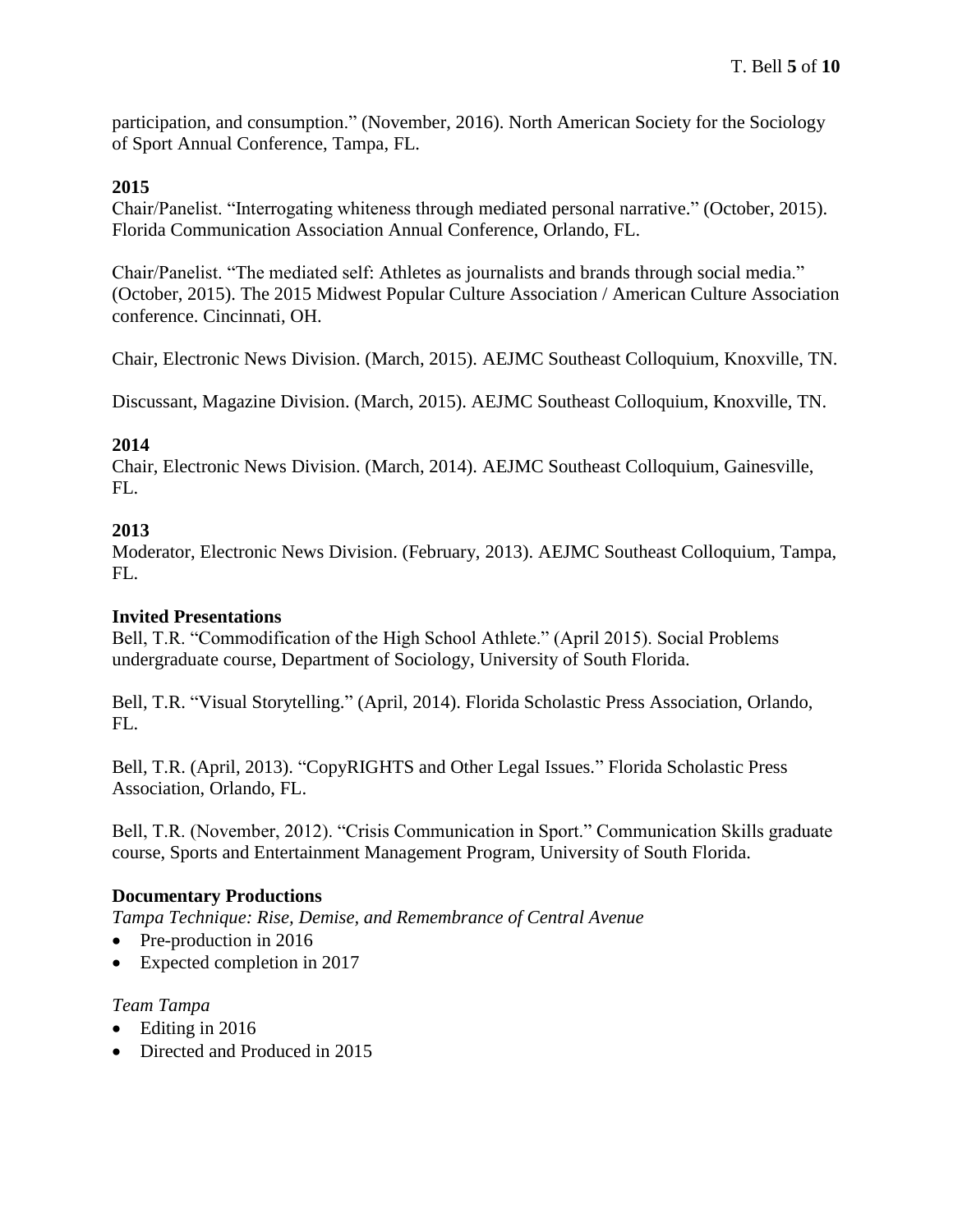# *[Packer Pride](https://www.youtube.com/watch?v=N8UrENj_n9o)*

- Directed, Produced, and Edited in 2014
- Screening
	- o National Communication Association Film Festival, Las Vegas, NV, November 21, 2015
	- o Skyway Film Festival, Bradenton, FL, June 13, 2015
	- o Sunscreen Film Festival, St. Petersburg, FL, May 3, 2015
	- o All Sport Los Angeles Film Festival, Los Angeles, CA, November 8, 2014

#### *[Rising Tide: Tampa Bay Craft Brewing](http://www.campusmoviefest.com/movies/19738-rising-tide-tampa-bay-craft-brewing)*

- Directed, Produced, and Edited in 2013
- Screening
	- o Campus Movie Fest, Tampa, FL, February 26, 2013

#### **Reviewer**

- Kian, E., Schultz, B., Clavio, G., & Sheffer, M.L. (Eds). *Multimedia sports journalism: A practice guide for the digital age*.
- NCA, Communication and Sport Division.
- AEJMC, Electronic News Division.
- AEJMC, Sport Communication Interest Group.

## **PROFESSIONAL EXPERIENCE**

Freelance Multimedia Journalist Travis Bell Productions, Clearwater, FL

August 1997 – Present

- Provide full-service multimedia production, including live production and corporate videos
- Shoot game highlights, pregame and postgame interviews, live shots

Freelance Videographer Ivanhoe Broadcast News, Orlando, FL April 2013 – Present

• Shoot stories distributed nationally to over 100 television markets

Freelance Multimedia Journalist Comcast Sports South, Atlanta, GA

June 2006 – April 2014

- Reported for "SEC Sports Tonight," "SportsNite," and "In the Huddle"
- Covered college athletics, football recruiting, MLB, NFL and NBA combine training

Host Outback Bowl, Tampa, FL December 2012

- 30-minute preview show for the Outback Bowl football game
- Aired nationally on ESPN2 and ESPNU (3 times)

Sports Anchor/Multimedia Journalist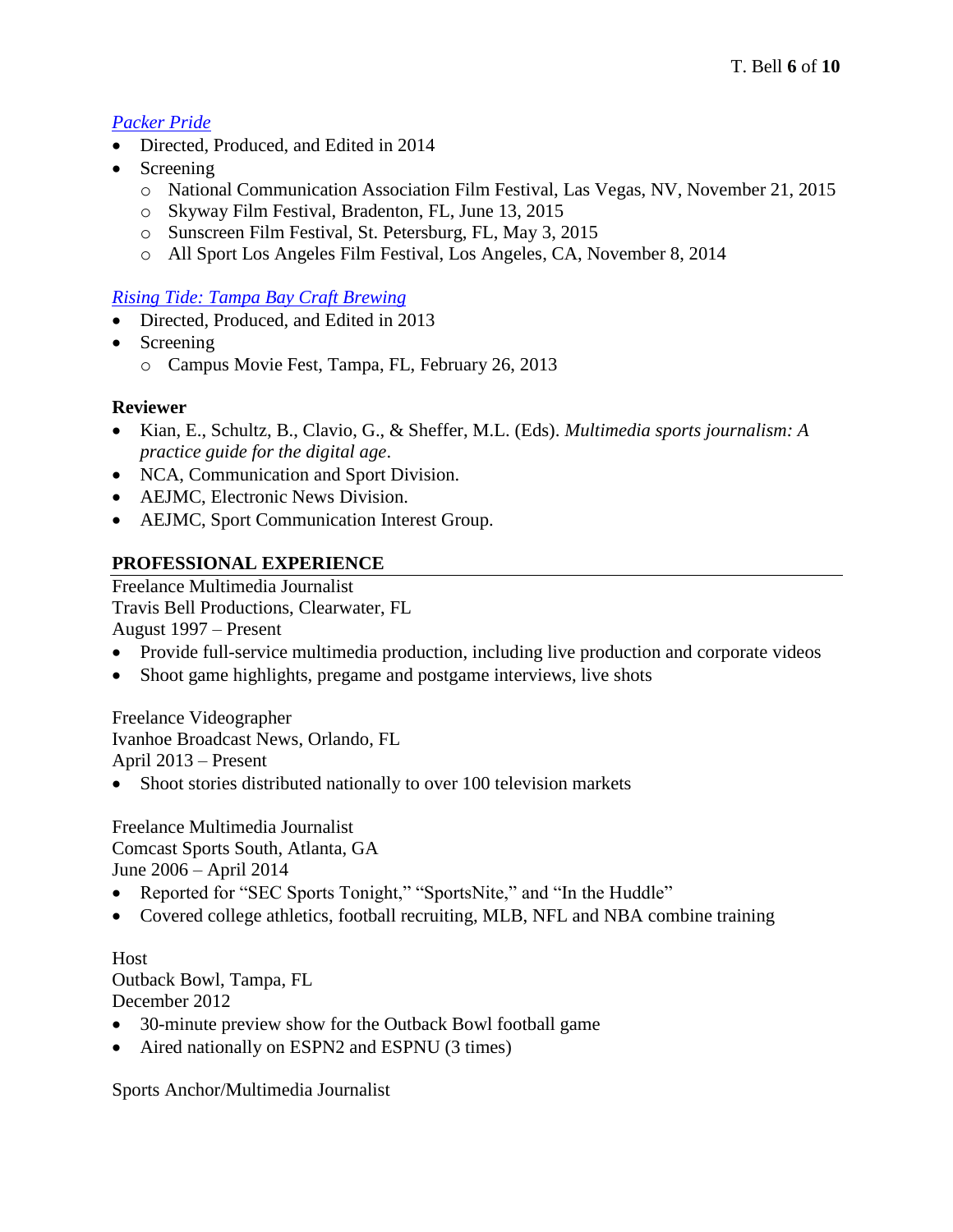## WTSP, St. Petersburg, FL

July 2006 – July 2012

Hired as first multimedia journalist at any network affiliate in Tampa Bay

• Served as primary fill-in anchor for sports department

Host/Reporter

Dodge High School Sports Report, Orlando, FL

March 2006 – June 2009

- Host for monthly, statewide show about Florida high school athletics
- Produced monthly feature stories and covered all state championship events

Sports Photographer/Reporter WESH, Orlando, FL October 2004 – July 2006

- Co-produced 30-minute *Sunday Sports Xtra*
- Covered NBA, NFL, PGA, LPGA, NASCAR, and major college events

Sports Reporter/Photographer WCTV, Tallahassee, FL May 2002 – October 2004

- Covered Florida State, Florida A&M, and nationally-ranked high school sports
- Produced and reported weekly "Outside the Athlete" feature

Reporter/Photographer WPTY, Memphis, TN July 2001 – May 2002

- Shot and edited stories for daily newscasts; operated live trucks and orchestrated live shots
- Produced and reported player profiles for *John Calipari Show* at University of Memphis

Reporter/Photographer/Anchor KTRE, Lufkin, TX May 2000 – July 2001

- Shot, produced, and reported daily stories for both sports and news departments
- Fill-in sports anchor; co-produced *Friday Night Madness* high school football show

Sports Department Intern WKMG, Orlando, FL August 1999 – April 2000

Edit weekly highlight packages for the Big 10 and SEC for the Capital One Bowl

Sports Writer Central Florida Future, Orlando, FL August 1995 – April 2000

- Baseball and men's basketball beat writer
- General assignment sports reporter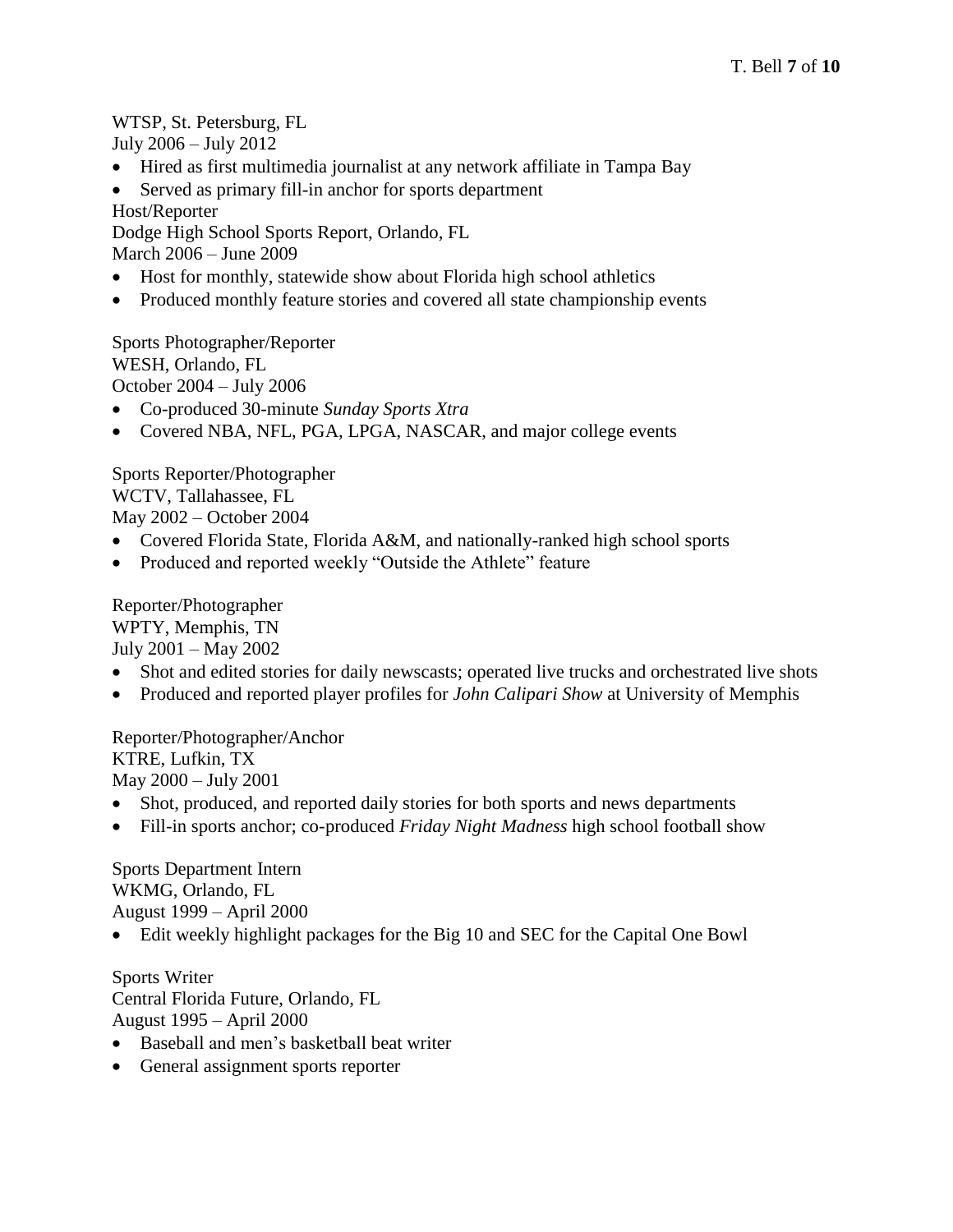## **SERVICE**

University of South Florida

- Faculty Senate Council on Technology for Instruction and Research, 2013 present
- Commencement Marshall

School of Mass Communications

- Executive Committee, member, 2013 present
- Diversity Committee
	- $\circ$  Chair, 2015 2016
		- o Member, 2012 2016
- Faculty Search Committee, member,  $2012 2013$
- Online News Association (ONA)
	- o Faculty adviser, USF student chapter, 2014 present
	- o Founding member, Tampa professional chapter, 2014 present
- RTDNA
	- $\circ$  Faculty adviser, 2012 2014
	- o Reinstated dormant membership during Spring 2013 semester
- Broadcast Education Association (BEA), faculty contact

Tampa Bay non-profit organizations

- Dozens of student-produced unique features on local non-profit organizations
- All stories posted to School of Mass Communications *Digital Bullpen*

Big Brothers Big Sisters of Pinellas County

- Community Big Brother of the Year, 2013
- $\bullet$  Big Brother, 2006 2016
- Produce PSA videos to aid local chapter in recruitment and promotion

Great American Teach-In/Guest Speaker

- Plato Academy, Clearwater, FL
- Mildred Helms Elementary, Largo, FL
- Center for Creative Learning, St. Louis, MO
- Film course, Michigan State University

# **PROFESSIONAL MEMBERSHIPS**

Association for Education in Journalism and Mass Communication (AEJMC) International Association for Communication and Sport (IACS) National Association for the Sociology of Sport (NASSS) National Communication Association (NCA) Online News Association (ONA)

# **FACULTY ADVISER**

Online News Association (ONA), 2014 – present Radio Television Digital News Association (RTDNA), 2013 – 2014 Electronic Field Production Student Documentaries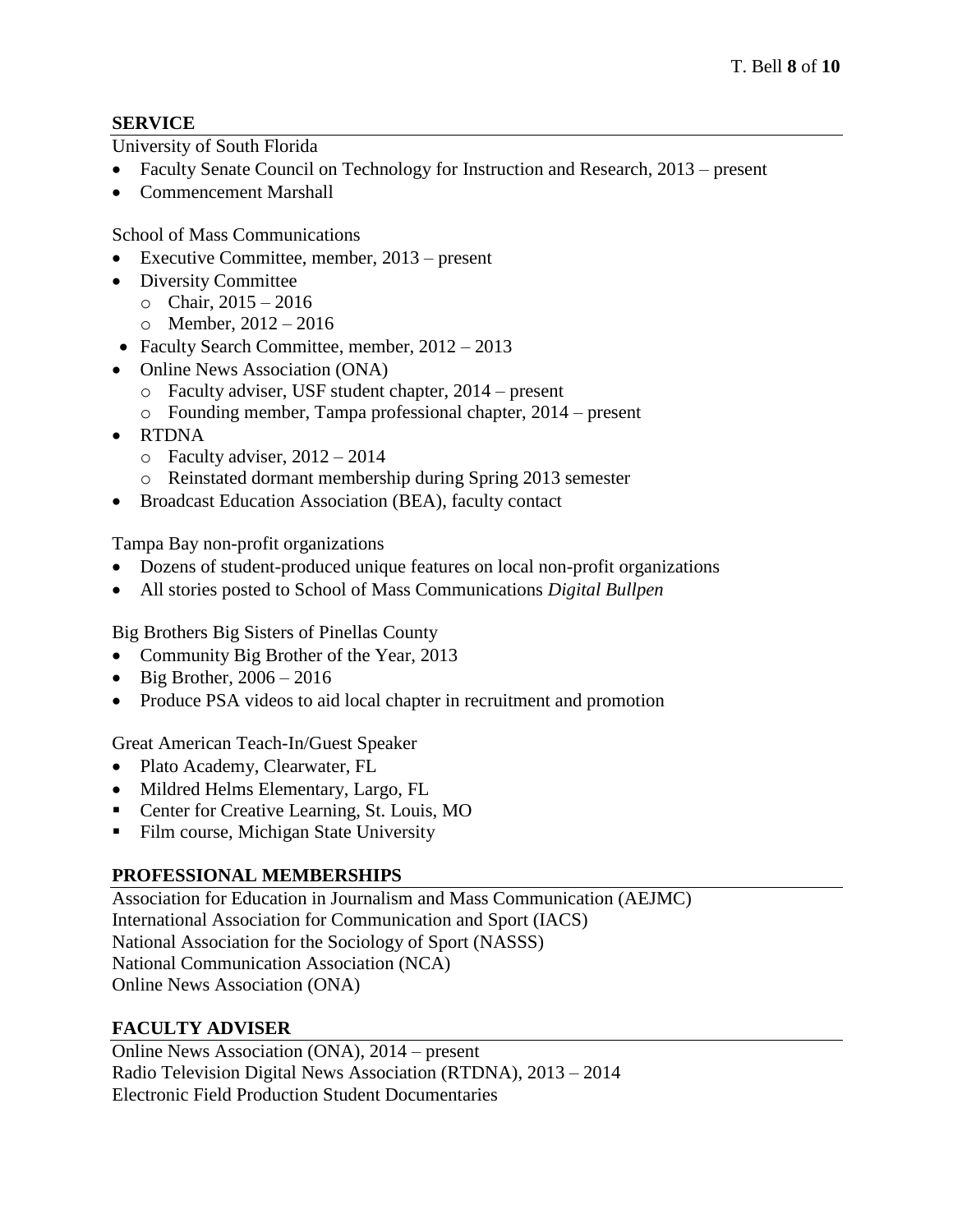## **THESIS COMMITTEE AND INDEPENDENT RESEARCH**

Zachary Lowie, Honors College Thesis, Chair, 2015 – 2016 Nicholas McKain, Independent Research, Summer 2015 Quincy Bazen – Independent Research, Spring 2015 Jasmine Paulino – Honors College Thesis, Committee Member, 2013 – 2014 Darin Cowels – Independent Research, Spring 2014 Grant White – Independent Research, Spring 2014

#### **ACADEMIC HONORS**

President's List, University of Central Florida, summer 1996 Dean's List, University of Central Florida, three times Student Senator, University of Central Florida University Orientation Team Member, University of Central Florida, summer 1997

## **FREELANCE CLIENTS**

Bright House Sports Network Comcast Sports Net Bay Area, Chicago, Mid-Atlantic, New England, Philadelphia Cox Sports Television (CST) Ivanhoe Broadcast News Metro Sports Local news affiliates, including KYW, KSWB, WBIR, WBZ, WCBS, YNN Innisbrook, A Salamander Golf & Spa Resort *USA Today* online, *Orlando Sentinel, Northwest Florida Daily News*

## **REFERENCES**

Wayne Garcia, Associate Director Zimmerman School of Advertising & Mass Communications University of South Florida [wgarcia@usf.edu](mailto:wgarcia@usf.edu) 813-468-1925

Fred Steier, Associate Professor Department of Communication University of South Florida [fsteier@usf.edu](mailto:fsteier@usf.edu) 813-220-8736

Melissa Rancourt, Executive Producer WTSP [mrancourt@wtsp.com](mailto:mrancourt@wtsp.com) 813-416-5180

Chris Tilley, Spring Training Video Feed Tampa Bay Rays [chrisanddebinflorida@msn.com](mailto:chrisanddebinflorida@msn.com)